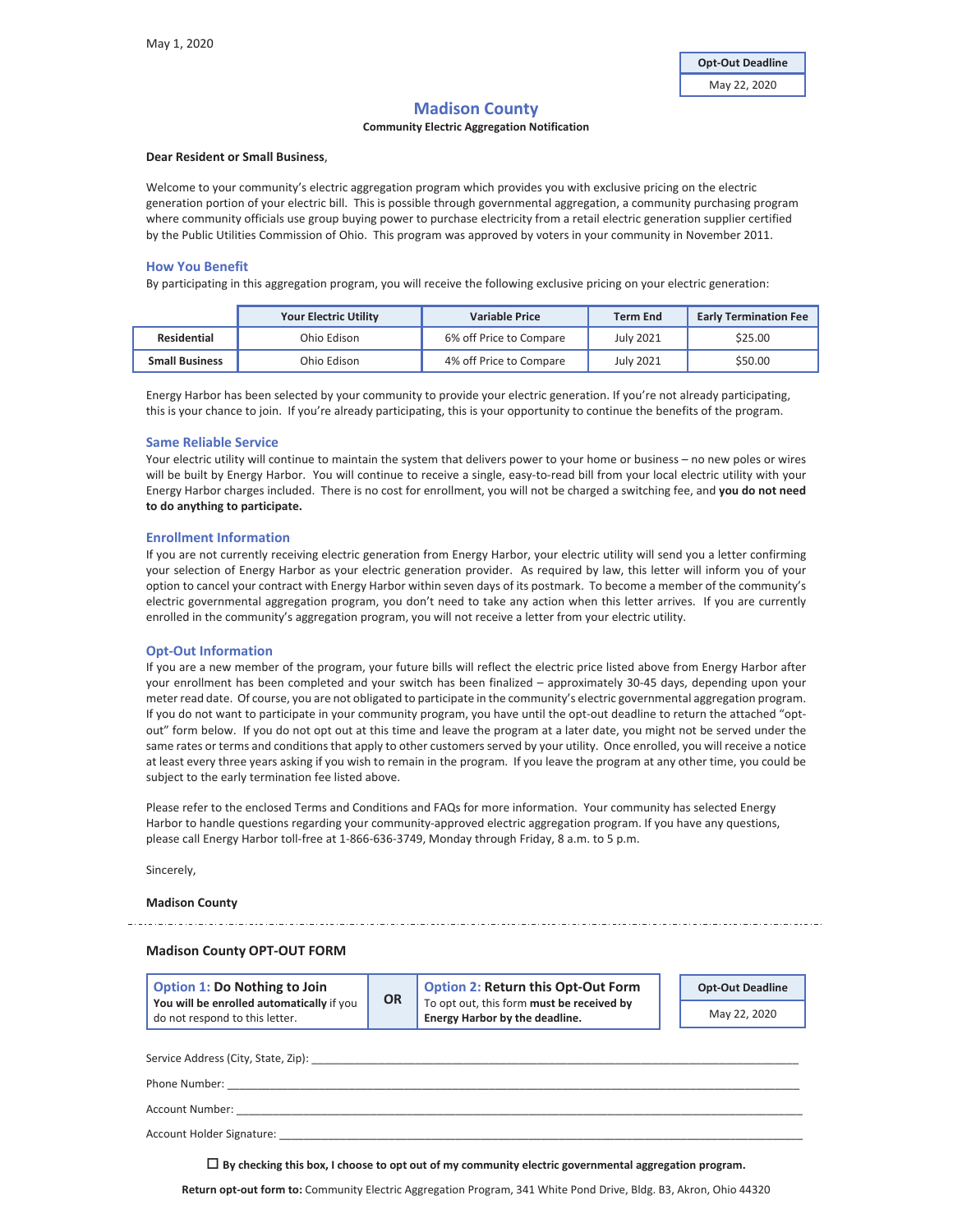## **How is my community able to choose a certified electric generation supplier on my behalf?**

Under governmental aggregation, local officials bring citizens together to gain group buying power for the purchase of competitively priced electricity from a retail electric generation supplier certified by the Public Utilities Commission of Ohio (PUCO). Residents voted to allow the community to contract for an electric generation supplier on their behalf.

## **What do I need to do if I** *want* **to be included in this governmental aggregation?**

You do not need to do anything to receive the discounted generation pricing under this program. You may choose to remain in the aggregation group by simply not returning the opt-out form.

#### **Is my price for power fixed, or does it vary?**

The information in your letter states if your price is fixed, variable, or variable based on a tiered pricing structure. If you have a fixed price, the price you will receive each month does not change. With a variable price, the discount you will receive each month does not change. But because the actual price per kWh charged by the utility may change each month (based on the season and your usage), the price per kWh from Energy Harbor will also change each month. If you receive a variable price, based on a tiered pricing structure, your initial price will remain consistent each month through the meter-read date of the first tier outlined in your Agreement's Terms & Conditions. At that time, your price will change but then remain consistent each month for the rest of your Agreement.

## **How will I know if I can save money under the electric governmental aggregation program?**

You'll know you are saving money as long as your price with Energy Harbor is lower than your utility's Price to Compare (PTC). To estimate your savings on a % off discount, locate the PTC on your electric bill. Divide your PTC by 100, then multiply it by the % discount (ex: 6% = 0.06) to determine your savings per kWh. Multiply this by your total monthly usage for an average monthly savings estimate.

#### **If I am already a member of this program, why am I receiving this letter?**

As a current member of your community's electric governmental aggregation program, you are given the opportunity to opt out of the program at least every three years at no charge. Your previous contract with Energy Harbor is coming to an end, and this is your opportunity to either opt out or continue the benefits of the program.

#### **What does "opt out" mean?**

"Opt-out" means that you can decide not to participate in your community's electric governmental aggregation program. By returning the opt-out form, which is included in this mailing, by the Opt-Out Deadline you will not be enrolled as an electric generation customer with Energy Harbor, your

community's competitive electric generation supplier, and you will not receive the discount.

#### **What happens** if **I** do not send in the opt-out form?

If you do not return the opt-out form by the Opt-Out Deadline, you will be included in your community's governmental aggregation program and will receive competitively priced electricity from Energy Harbor.

## **Can I opt out over the phone?**

No, if you want to opt out, you must mail in your completed opt-out form and it must be received by the Opt-Out Deadline.

#### **Can I opt out of the program at a later date?**

Yes, you may leave the aggregation program at any time.

**What are my energy supply choices if I decide to opt out?** You can stay with your current electric utility, which will continue to supply your electric generation as it always has, or you can shop for an alternative generation supplier. A list of competitive electric suppliers certified by the PUCO and their current prices are available by calling 1-800-686-PUCO (1-800-686-7826).

# **If I join the aggregation, will Energy Harbor continue or**

**allow me to begin to budget bill my supplier charges?** Yes. Toledo Edison, The Illuminating Company, Ohio Edison and Duke Energy include supplier charges in the monthly budgeted amount. Budget billing supplier charges are limited in AEP Ohio's and DP&L's service areas. If you are currently on a budget billing program with your utility and have at least 10 months of usage at your service address, please call 1-866-636-3749, to determine if a budget billing offer through Energy Harbor is available in your community.

# **Can I still have my payment automatically deducted from my checking account as I do now?**

Yes. How you pay your electric bill will not change.

**If I join my community's governmental aggregation program, who will deliver my power, read my meter and respond to emergencies, such as power outages?** Your electric utility will still be responsible for delivering power to your home or business, reading your meter and restoring power after an outage.

#### **Who is Energy Harbor?**

Energy Harbor is a fully integrated retail energy provider and independent power producer capable of generating substantial carbon-free energy. The company proudly serves nearly one million residential, commercial and industrial customers in Ohio, Pennsylvania, New Jersey, Maryland, Illinois and Michigan.

#### **What** is the **toll**-free number for questions?

If you have any questions, please call 1-866-636-3749, Monday through Friday, 8 a.m. to 5 p.m.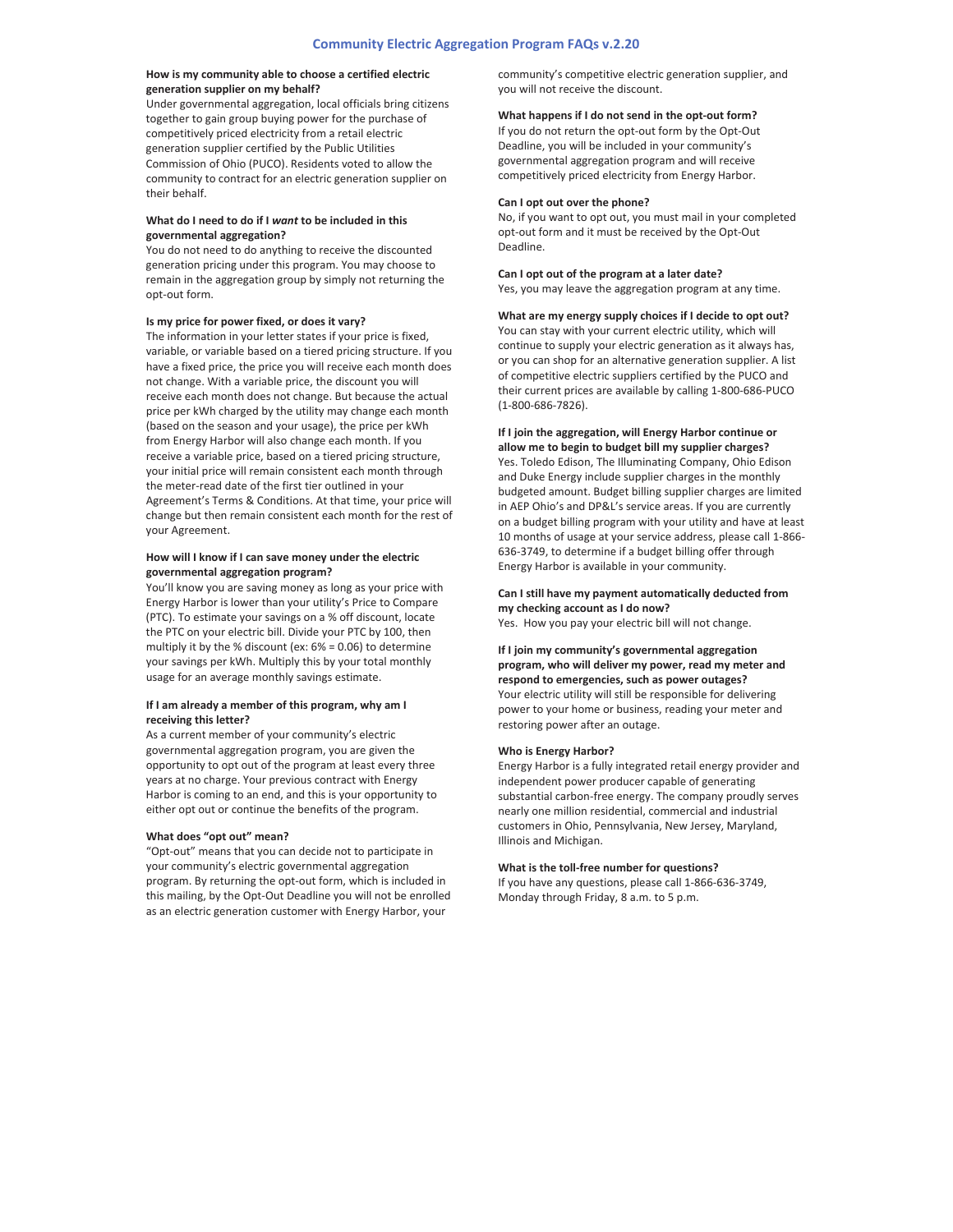

| <b>Residential and Small Commercial – Electric Terms and Conditions</b> |                                                                            |  |  |
|-------------------------------------------------------------------------|----------------------------------------------------------------------------|--|--|
| Product                                                                 | Variable Price - % Off the Price to Compare                                |  |  |
| Electric Distribution Utility ("EDU")                                   | <b>Ohio Edison Company</b>                                                 |  |  |
| Price and Length of Agreement                                           | 6% off your EDU Price to Compare ("PTC") through your July 2021 meter read |  |  |
| Cancellation/Termination Fee                                            | \$25.00                                                                    |  |  |

These Terms and Conditions apply to you because you are enrolling for electric generation service with Energy Harbor LLC ("Energy Harbor") through either (a) affirmative consent or (b) not opting out of your community electric aggregation program. If you enroll by affirmative consent, these Terms and Conditions and the enrollment information on the website are your Agreement ("Agreement"). If you choose to remain in the community aggregation program by not "opting-out" or exercising the right of rescission, these Terms and Conditions and your opt-out notification are your Agreement. Please keep a copy of this Agreement for your records.

Energy Harbor is certified by the Public Utilities Commission of Ohio ("PUCO") to offer and supply electric generation services in Ohio. As a Competitive Retail Electric Service ("CRES") provider, Energy Harbor will supply the electric generation to your Electric Distribution Utility ("EDU") based on your usage. Your EDU then distributes or delivers the electricity to you. Energy Harbor sets the generation prices and charges that the customers pay. The PUCO regulates distribution prices and services. The Federal Energy Regulatory Commission regulates transmission prices and services.

**Definitions:** *Generation Charge* – Charge for the production of electricity. *Transmission Charge* – Charge for moving high voltage electricity from a generation facility to the distribution lines of the EDU. *Distribution Service* – Basic service for delivering electricity over a distribution system to a customer from the transmission system.

**Right of Rescission**: If you do not opt-out or you give your affirmative consent and are enrolled to receive generation service from Energy Harbor, your EDU will send you a confirmation letter. You have the right to rescind your enrollment within seven (7) calendar days following the postmark date of the confirmation letter by contacting the EDU by telephone or in writing as described in the letter. The Right of Rescission only applies when a customer switches to a generation supplier and not on renewal enrollments. Your EDU will not send a confirmation notice upon any renewal of this Agreement. Should you choose to opt-out of your community's program, you will be served by your EDU's standard service offer established pursuant to section 4928.14 of the Ohio Revised Code ("ORC") unless you choose an alternate supplier of electricity.

**Eligibility:** Only eligible residential customer accounts not enrolled in the Percentage of Income Plan Program ("PIPP") and eligible small commercial customers may enroll in this offer from Energy Harbor. Energy Harbor reserves the right to refuse enrollment to any customer with an outstanding balance.

**Basic Service Prices:** During the term of this Agreement, you agree to pay Energy Harbor a price for combined Generation and Generation Related Charges ("Retail Electric Service"), specified in the table above. Your Price to Compare ("PTC") consists of bypassable transmission, generation and transmission and generation related components, which are charges associated with the costs of purchased power and the cost to deliver the power through the transmission system. These are the charges that you would avoid for that billing period when you switch to Energy Harbor. If your product in the table above is a % Off PTC product, your monthly price per kWh will vary because the EDU's PTC may change based on any changes made by the EDU in its calculations. In addition to Energy Harbor 's charges, you will be charged by your EDU for distribution and various other charges. Your price may also include a fee assessed by a broker or agent representing your community.

Length of Agreement: As a part of your community's program, your Retail Electric Service from Energy Harbor will commence with the next available meter reading and after processing of the enrollment by your EDU and continue through the term indicated in the table above. The program may be terminated prior to the term pursuant to the terms of the master agreement between Energy Harbor and your community for the aggregation program. Should the program be terminated, you will be returned to your EDU's standard service offer or its successor. In the event that (1) the PUCO approves or implements a phase-in credit for generation and/or transmission charges of the EDU or takes any other action which affects the PTC or otherwise does not allow the EDU to reflect the full cost to procure generation and transmission in the PTC or other regulatory action; or (2) there is any change in any statute, rule, regulation, order, law, or tariff promulgated by any court, governmental authority, utility, Independent System Operator ("ISO"), Regional Transmission Organization ("RTO") or other service provider, or any change in operating procedure, which alters to the detriment of Energy Harbor its costs to perform under this Agreement, you may receive a notification from Energy Harbor. This notification will include a description of one or more of the situations described above. Energy Harbor may offer you new Terms and Conditions. You must indicate your affirmative consent to the new Terms and Conditions as specified in the notices. If you do not contact Energy Harbor to accept the new terms, this Agreement will terminate on the date specified in the notices, and you may be returned to your EDU for Retail Electric Service. Alternatively, Energy Harbor may decide to terminate this Agreement, and you will receive prior written notice of the termination, after which you may be returned to your EDU for Retail Electric Service. Whether Energy Harbor offers you new terms or terminates this Agreement under this provision, you will not be responsible for any cancellation/termination fee. You must still pay all Energy Harbor charges through the date you are returned to your EDU or switched to another CRES provider for service.

**Billing:** You will receive a consolidated bill monthly from your EDU for both your Energy Harbor and EDU charges. If you do not pay your bill by the due date, Energy Harbor may cancel this Agreement after giving you a minimum of fourteen (14) days written notice. Upon cancellation you will be returned to your EDU as a customer. You will remain responsible to pay Energy Harbor for any electricity used before this Agreement is cancelled, as well as any late payment and early termination charges. Energy Harbor reserves the right to convert you from consolidated billing to dual billing if such a conversion will facilitate more timely billing, collections, and/or payment. Furthermore, your failure to pay EDU charges may result in your electric service being disconnected in accordance with the EDU tariff. If you have 12 months of billing history and you are enrolled in budget billing with the EDU, you can enroll in a budget billing program once per year. At the end of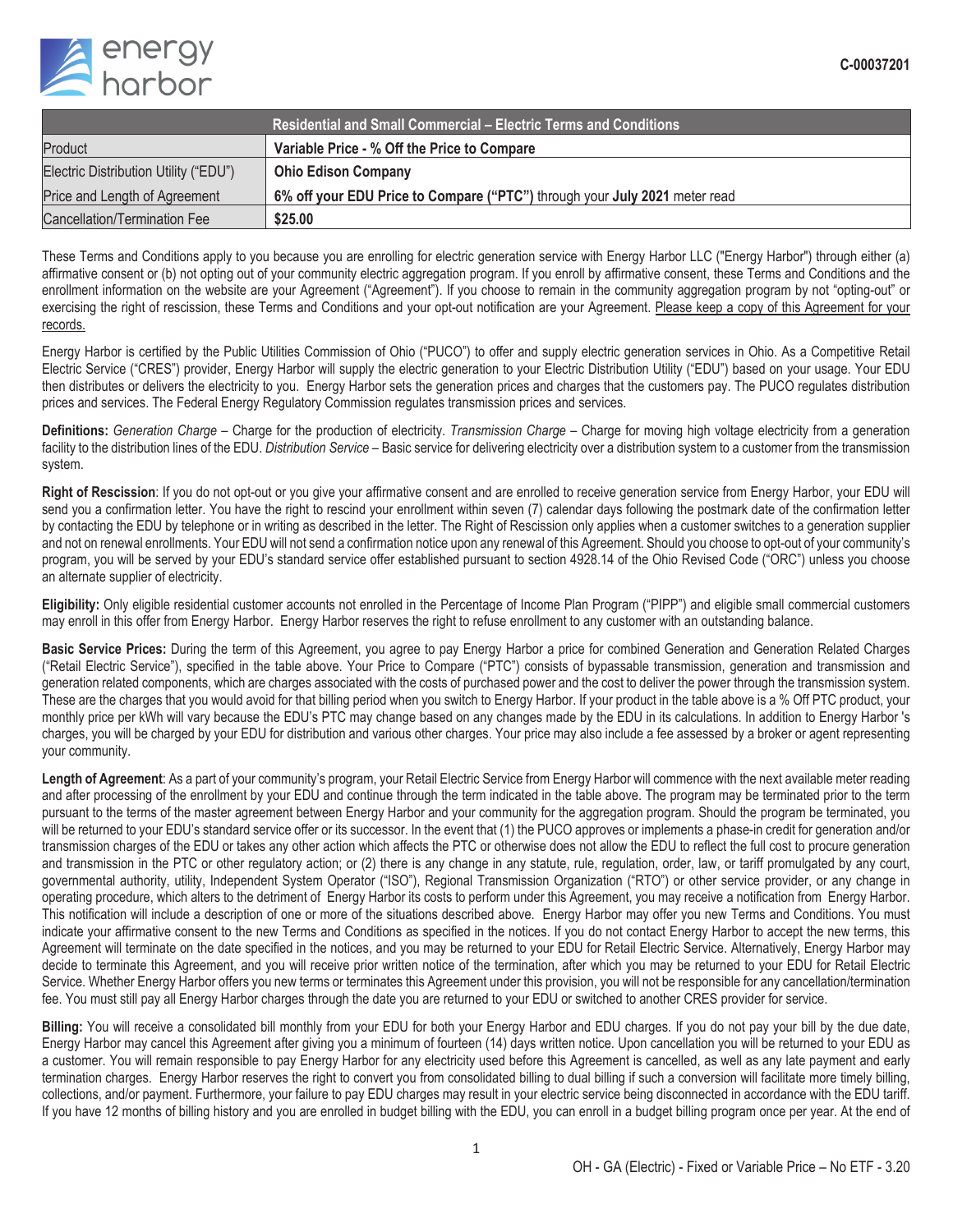

the contract term, you are responsible for payment of any outstanding balance upon final contract true up. Energy Harbor reserves the right to adjust your monthly budget amount prior to final contract true up. If you enroll in budget billing, then choose not to be in the program or if you become two consecutive monthly payments overdue, you will be removed from budget billing, your account will be reconciled, and you will be billed for the outstanding budget balance on your next billing cycle.

**Penalties, Fees and Exceptions:** If you do not pay the full amount owed Energy Harbor by the due date of the bill, Energy Harbor may charge a 1.5% per month late payment fee.

**Cancellation/Termination Provisions:** You may terminate this Agreement at any time without penalty. Customer and Energy Harbor both agree that the following will constitute force majeure events under this Agreement and that Energy Harbor shall have the right to terminate or modify the agreement without liability if: (1) the Electric Security Plan (ESP), Market Rate Offer (MRO) and/or Competitive Bid Process (CBP), or other generation procurement process results in a Price to Compare ("PTC") that is equal to or less than the comparable annualized generation and transmission rates and riders in effect as of the effective date of this Agreement, or (2) the PUCO approves or implements a phase-in credit for generation and/or transmission charges of the EDU or takes any other action which affects the PTC or otherwise does not allow the EDU to reflect the full cost to procure generation and transmission in the PTC or other regulatory action. In the event that the program is terminated, you will be returned to your EDU's standard service offer. Upon termination with Energy Harbor and return to standard service offer with your EDU, you may not be served under the same rates, terms, and condition that apply to other EDU customers.

**Customer Consent and Information Release Authorization:** By choosing not to opt-out of your community's aggregation program, or to affirmatively join it, you understand and agree to the terms and conditions of this Agreement with Energy Harbor. You authorize Energy Harbor to obtain information from the EDU that includes, but is not limited to: billing history, payment history, historical and future electricity usage, meter readings, and characteristics of electricity service. Energy Harbor reserves the right to determine if your credit standing is satisfactory before accepting your enrollment request. This Agreement shall be considered executed by Energy Harbor following acceptance of your enrollment request by Energy Harbor, the end of the seven (7) day rescission period, and subsequent acceptance of the enrollment by your EDU.

**Customer Consent to Communications:** By signing this Agreement, you agree to receive pre-recorded/artificial voice messages calls and/or use of an automatic dialing device, text messages and/or emails from Energy Harbor or its agents/assigns at any phone number or email address. You agree to be responsible for any charges you may receive on that number, including standard telephone, SMS or text message fees. You may revoke this express consent at any time by calling us at 1-888-254-6359. Such revocation has no bearing on your ability to contract with Energy Harbor.

**Contract Expiration:** At least every three (3) years, you will be given the opportunity to opt-out of your community's aggregation program at no cost. You are responsible for arranging your electric supply upon termination of this Agreement.

**Dispute Procedures:** Contact Energy Harbor with any questions concerning the terms of service by phone at 1-888-254-6359 (toll-free) from 8 a.m. to 5 p.m. EST weekdays, or in writing at Energy Harbor, Attn: Contract Administration, 341 White Pond Dr, B3, Akron, OH 44320. Our web address is www.energyharbor.com. If your complaint is not resolved after you have called your electric supplier and/or your electric utility, or for general utility information, residential and business customers may contact the Public Utilities Commission of Ohio (PUCO) for assistance at 1-800-686-7826 (toll free) from eight a.m. to five p.m. weekdays, or at http://www.puco.ohio.gov. Hearing or speech impaired customers may contact the PUCO via 7-1-1 (Ohio relay service). The Ohio Consumers' Counsel (OCC) represents residential utility customers in matters before the PUCO. The OCC can be contacted at 1-877-742-5622 (toll free) from 8 a.m. to 5 p.m. weekdays, or at http://www.pickocc.org.

**Miscellaneous:** You have the right to request from Energy Harbor, twice within a twelve (12) month period, up to twenty-four (24) months of payment history, without charge. Energy Harbor is prohibited from disclosing a Customer's Social Security number and/or account number(s) without the Customer's written consent except for Energy Harbor's collections and reporting, participating in programs funded by the universal service fund, pursuant to section 4928.52 of the Revised Code, or assigning a customer's contract to another CRES provider. Energy Harbor's environmental disclosure statement is available for viewing on our website www.energyharbor.com. You agree that Energy Harbor will make the required annual and quarterly updates to the disclosure statement electronically on our website. Energy Harbor will also provide the information upon request. Energy Harbor may assign its rights to another, including any successor, in accordance with the rules and regulations of the PUCO. Energy Harbor assumes no responsibility or liability for the following items that are the responsibility of the EDU: operation and maintenance of the EDU's electrical system, any interruption of service, termination of service, or deterioration of the EDU's service. **In the event of a power outage, you should contact your local EDU.** Customer is responsible for providing Energy Harbor with accurate account information. If said information is incorrect, Energy Harbor reserves the right to reprice the applicable account(s) or terminate the Agreement. Energy Harbor reserves the right to return any customer to the EDU if the customer's rate code is changed and the account is no longer eligible for this offer. Customer authorizes, but does not obligate, Energy Harbor to exercise customer's governmental aggregation opt-out rights.

**Warranty:** Energy Harbor warrants title and the right to all electricity sold hereunder. THE WARRANTIES SET FORTH IN THIS PARAGRAPH ARE EXCLUSIVE AND ARE IN LIEU OF ALL OTHER WARRANTIES, WHETHER STATUTORY, EXPRESS OR IMPLIED, INCLUDING BUT NOT LIMITED TO ANY WARRANTIES OF MERCHANTABILITY, FITNESS FOR A PARTICULAR PURPOSE OR ARISING OUT OF ANY COURSE OF DEALING OR USAGE OF TRADE.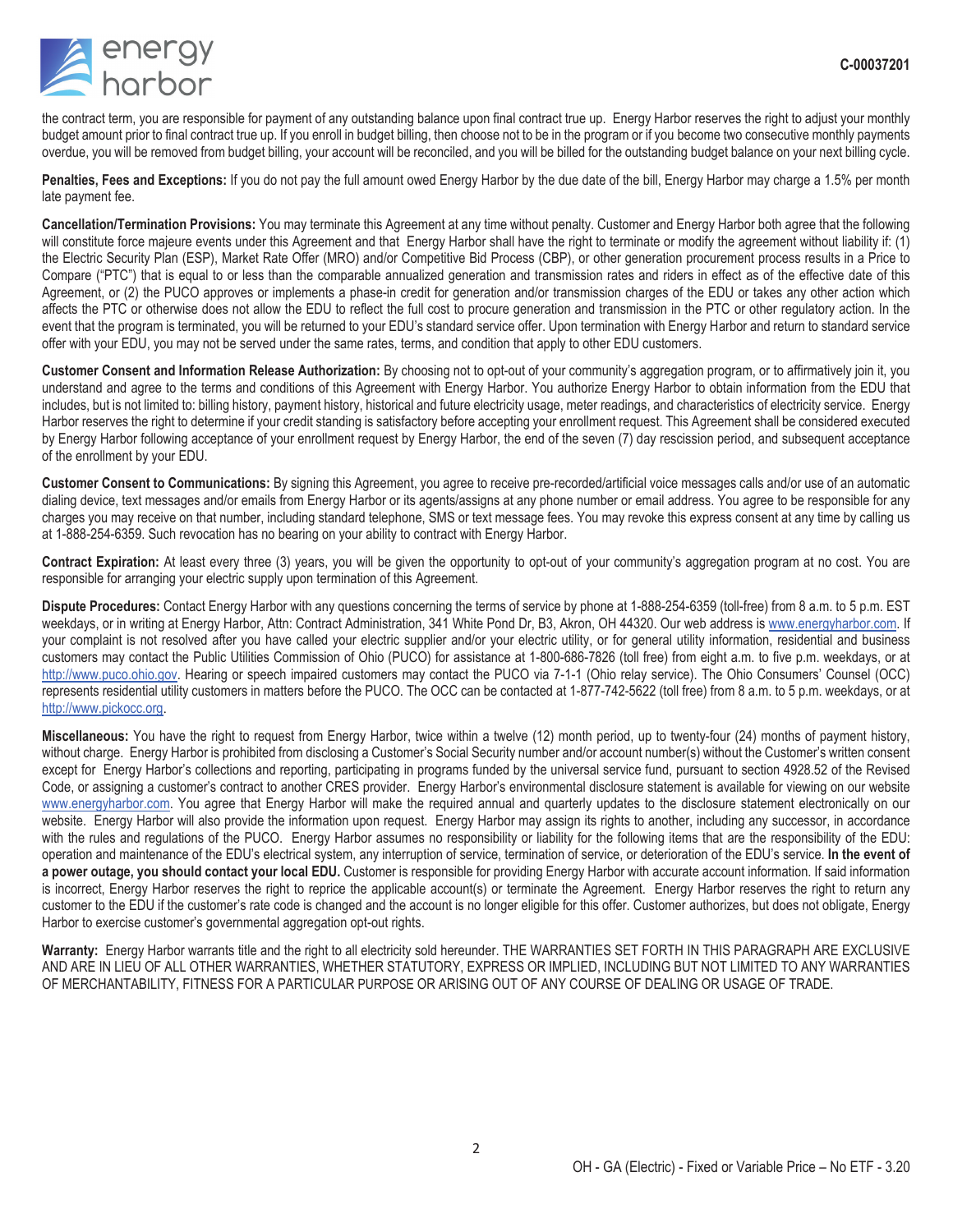

| <b>Residential and Small Commercial – Electric Terms and Conditions</b> |                                                                            |  |  |  |
|-------------------------------------------------------------------------|----------------------------------------------------------------------------|--|--|--|
| Product                                                                 | Variable Price - % Off the Price to Compare                                |  |  |  |
| Electric Distribution Utility ("EDU")                                   | <b>Ohio Edison Company</b>                                                 |  |  |  |
| Price and Length of Agreement                                           | 4% off your EDU Price to Compare ("PTC") through your July 2021 meter read |  |  |  |
| Cancellation/Termination Fee                                            | \$50,00                                                                    |  |  |  |

These Terms and Conditions apply to you because you are enrolling for electric generation service with Energy Harbor LLC ("Energy Harbor") through either (a) affirmative consent or (b) not opting out of your community electric aggregation program. If you enroll by affirmative consent, these Terms and Conditions and the enrollment information on the website are your Agreement ("Agreement"). If you choose to remain in the community aggregation program by not "opting-out" or exercising the right of rescission, these Terms and Conditions and your opt-out notification are your Agreement. Please keep a copy of this Agreement for your records.

Energy Harbor is certified by the Public Utilities Commission of Ohio ("PUCO") to offer and supply electric generation services in Ohio. As a Competitive Retail Electric Service ("CRES") provider, Energy Harbor will supply the electric generation to your Electric Distribution Utility ("EDU") based on your usage. Your EDU then distributes or delivers the electricity to you. Energy Harbor sets the generation prices and charges that the customers pay. The PUCO regulates distribution prices and services. The Federal Energy Regulatory Commission regulates transmission prices and services.

**Definitions:** *Generation Charge* – Charge for the production of electricity. *Transmission Charge* – Charge for moving high voltage electricity from a generation facility to the distribution lines of the EDU. *Distribution Service* – Basic service for delivering electricity over a distribution system to a customer from the transmission system.

**Right of Rescission**: If you do not opt-out or you give your affirmative consent and are enrolled to receive generation service from Energy Harbor, your EDU will send you a confirmation letter. You have the right to rescind your enrollment within seven (7) calendar days following the postmark date of the confirmation letter by contacting the EDU by telephone or in writing as described in the letter. The Right of Rescission only applies when a customer switches to a generation supplier and not on renewal enrollments. Your EDU will not send a confirmation notice upon any renewal of this Agreement. Should you choose to opt-out of your community's program, you will be served by your EDU's standard service offer established pursuant to section 4928.14 of the Ohio Revised Code ("ORC") unless you choose an alternate supplier of electricity.

**Eligibility:** Only eligible residential customer accounts not enrolled in the Percentage of Income Plan Program ("PIPP") and eligible small commercial customers may enroll in this offer from Energy Harbor. Energy Harbor reserves the right to refuse enrollment to any customer with an outstanding balance.

**Basic Service Prices:** During the term of this Agreement, you agree to pay Energy Harbor a price for combined Generation and Generation Related Charges ("Retail Electric Service"), specified in the table above. Your Price to Compare ("PTC") consists of bypassable transmission, generation and transmission and generation related components, which are charges associated with the costs of purchased power and the cost to deliver the power through the transmission system. These are the charges that you would avoid for that billing period when you switch to Energy Harbor. If your product in the table above is a % Off PTC product, your monthly price per kWh will vary because the EDU's PTC may change based on any changes made by the EDU in its calculations. In addition to Energy Harbor 's charges, you will be charged by your EDU for distribution and various other charges. Your price may also include a fee assessed by a broker or agent representing your community.

Length of Agreement: As a part of your community's program, your Retail Electric Service from Energy Harbor will commence with the next available meter reading and after processing of the enrollment by your EDU and continue through the term indicated in the table above. The program may be terminated prior to the term pursuant to the terms of the master agreement between Energy Harbor and your community for the aggregation program. Should the program be terminated, you will be returned to your EDU's standard service offer or its successor. In the event that (1) the PUCO approves or implements a phase-in credit for generation and/or transmission charges of the EDU or takes any other action which affects the PTC or otherwise does not allow the EDU to reflect the full cost to procure generation and transmission in the PTC or other regulatory action; or (2) there is any change in any statute, rule, regulation, order, law, or tariff promulgated by any court, governmental authority, utility, Independent System Operator ("ISO"), Regional Transmission Organization ("RTO") or other service provider, or any change in operating procedure, which alters to the detriment of Energy Harbor its costs to perform under this Agreement, you may receive a notification from Energy Harbor. This notification will include a description of one or more of the situations described above. Energy Harbor may offer you new Terms and Conditions. You must indicate your affirmative consent to the new Terms and Conditions as specified in the notices. If you do not contact Energy Harbor to accept the new terms, this Agreement will terminate on the date specified in the notices, and you may be returned to your EDU for Retail Electric Service. Alternatively, Energy Harbor may decide to terminate this Agreement, and you will receive prior written notice of the termination, after which you may be returned to your EDU for Retail Electric Service. Whether Energy Harbor offers you new terms or terminates this Agreement under this provision, you will not be responsible for any cancellation/termination fee. You must still pay all Energy Harbor charges through the date you are returned to your EDU or switched to another CRES provider for service.

**Billing:** You will receive a consolidated bill monthly from your EDU for both your Energy Harbor and EDU charges. If you do not pay your bill by the due date, Energy Harbor may cancel this Agreement after giving you a minimum of fourteen (14) days written notice. Upon cancellation you will be returned to your EDU as a customer. You will remain responsible to pay Energy Harbor for any electricity used before this Agreement is cancelled, as well as any late payment and early termination charges. Energy Harbor reserves the right to convert you from consolidated billing to dual billing if such a conversion will facilitate more timely billing, collections, and/or payment. Furthermore, your failure to pay EDU charges may result in your electric service being disconnected in accordance with the EDU tariff. If you have 12 months of billing history and you are enrolled in budget billing with the EDU, you can enroll in a budget billing program once per year. At the end of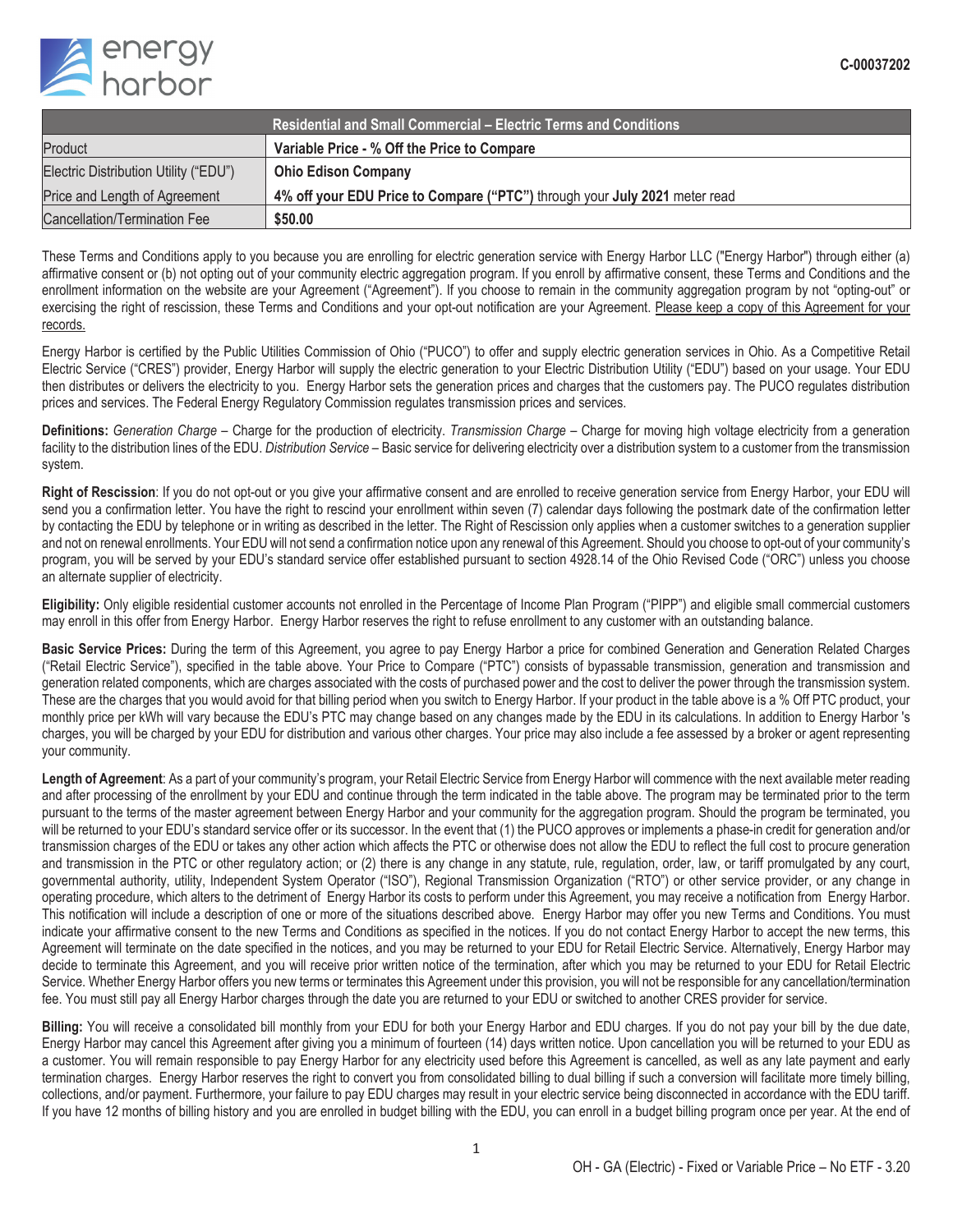

the contract term, you are responsible for payment of any outstanding balance upon final contract true up. Energy Harbor reserves the right to adjust your monthly budget amount prior to final contract true up. If you enroll in budget billing, then choose not to be in the program or if you become two consecutive monthly payments overdue, you will be removed from budget billing, your account will be reconciled, and you will be billed for the outstanding budget balance on your next billing cycle.

**Penalties, Fees and Exceptions:** If you do not pay the full amount owed Energy Harbor by the due date of the bill, Energy Harbor may charge a 1.5% per month late payment fee.

**Cancellation/Termination Provisions:** You may terminate this Agreement at any time without penalty. Customer and Energy Harbor both agree that the following will constitute force majeure events under this Agreement and that Energy Harbor shall have the right to terminate or modify the agreement without liability if: (1) the Electric Security Plan (ESP), Market Rate Offer (MRO) and/or Competitive Bid Process (CBP), or other generation procurement process results in a Price to Compare ("PTC") that is equal to or less than the comparable annualized generation and transmission rates and riders in effect as of the effective date of this Agreement, or (2) the PUCO approves or implements a phase-in credit for generation and/or transmission charges of the EDU or takes any other action which affects the PTC or otherwise does not allow the EDU to reflect the full cost to procure generation and transmission in the PTC or other regulatory action. In the event that the program is terminated, you will be returned to your EDU's standard service offer. Upon termination with Energy Harbor and return to standard service offer with your EDU, you may not be served under the same rates, terms, and condition that apply to other EDU customers.

**Customer Consent and Information Release Authorization:** By choosing not to opt-out of your community's aggregation program, or to affirmatively join it, you understand and agree to the terms and conditions of this Agreement with Energy Harbor. You authorize Energy Harbor to obtain information from the EDU that includes, but is not limited to: billing history, payment history, historical and future electricity usage, meter readings, and characteristics of electricity service. Energy Harbor reserves the right to determine if your credit standing is satisfactory before accepting your enrollment request. This Agreement shall be considered executed by Energy Harbor following acceptance of your enrollment request by Energy Harbor, the end of the seven (7) day rescission period, and subsequent acceptance of the enrollment by your EDU.

**Customer Consent to Communications:** By signing this Agreement, you agree to receive pre-recorded/artificial voice messages calls and/or use of an automatic dialing device, text messages and/or emails from Energy Harbor or its agents/assigns at any phone number or email address. You agree to be responsible for any charges you may receive on that number, including standard telephone, SMS or text message fees. You may revoke this express consent at any time by calling us at 1-888-254-6359. Such revocation has no bearing on your ability to contract with Energy Harbor.

**Contract Expiration:** At least every three (3) years, you will be given the opportunity to opt-out of your community's aggregation program at no cost. You are responsible for arranging your electric supply upon termination of this Agreement.

**Dispute Procedures:** Contact Energy Harbor with any questions concerning the terms of service by phone at 1-888-254-6359 (toll-free) from 8 a.m. to 5 p.m. EST weekdays, or in writing at Energy Harbor, Attn: Contract Administration, 341 White Pond Dr, B3, Akron, OH 44320. Our web address is www.energyharbor.com. If your complaint is not resolved after you have called your electric supplier and/or your electric utility, or for general utility information, residential and business customers may contact the Public Utilities Commission of Ohio (PUCO) for assistance at 1-800-686-7826 (toll free) from eight a.m. to five p.m. weekdays, or at http://www.puco.ohio.gov. Hearing or speech impaired customers may contact the PUCO via 7-1-1 (Ohio relay service). The Ohio Consumers' Counsel (OCC) represents residential utility customers in matters before the PUCO. The OCC can be contacted at 1-877-742-5622 (toll free) from 8 a.m. to 5 p.m. weekdays, or at http://www.pickocc.org.

**Miscellaneous:** You have the right to request from Energy Harbor, twice within a twelve (12) month period, up to twenty-four (24) months of payment history, without charge. Energy Harbor is prohibited from disclosing a Customer's Social Security number and/or account number(s) without the Customer's written consent except for Energy Harbor's collections and reporting, participating in programs funded by the universal service fund, pursuant to section 4928.52 of the Revised Code, or assigning a customer's contract to another CRES provider. Energy Harbor's environmental disclosure statement is available for viewing on our website www.energyharbor.com. You agree that Energy Harbor will make the required annual and quarterly updates to the disclosure statement electronically on our website. Energy Harbor will also provide the information upon request. Energy Harbor may assign its rights to another, including any successor, in accordance with the rules and regulations of the PUCO. Energy Harbor assumes no responsibility or liability for the following items that are the responsibility of the EDU: operation and maintenance of the EDU's electrical system, any interruption of service, termination of service, or deterioration of the EDU's service. **In the event of a power outage, you should contact your local EDU.** Customer is responsible for providing Energy Harbor with accurate account information. If said information is incorrect, Energy Harbor reserves the right to reprice the applicable account(s) or terminate the Agreement. Energy Harbor reserves the right to return any customer to the EDU if the customer's rate code is changed and the account is no longer eligible for this offer. Customer authorizes, but does not obligate, Energy Harbor to exercise customer's governmental aggregation opt-out rights.

**Warranty:** Energy Harbor warrants title and the right to all electricity sold hereunder. THE WARRANTIES SET FORTH IN THIS PARAGRAPH ARE EXCLUSIVE AND ARE IN LIEU OF ALL OTHER WARRANTIES, WHETHER STATUTORY, EXPRESS OR IMPLIED, INCLUDING BUT NOT LIMITED TO ANY WARRANTIES OF MERCHANTABILITY, FITNESS FOR A PARTICULAR PURPOSE OR ARISING OUT OF ANY COURSE OF DEALING OR USAGE OF TRADE.